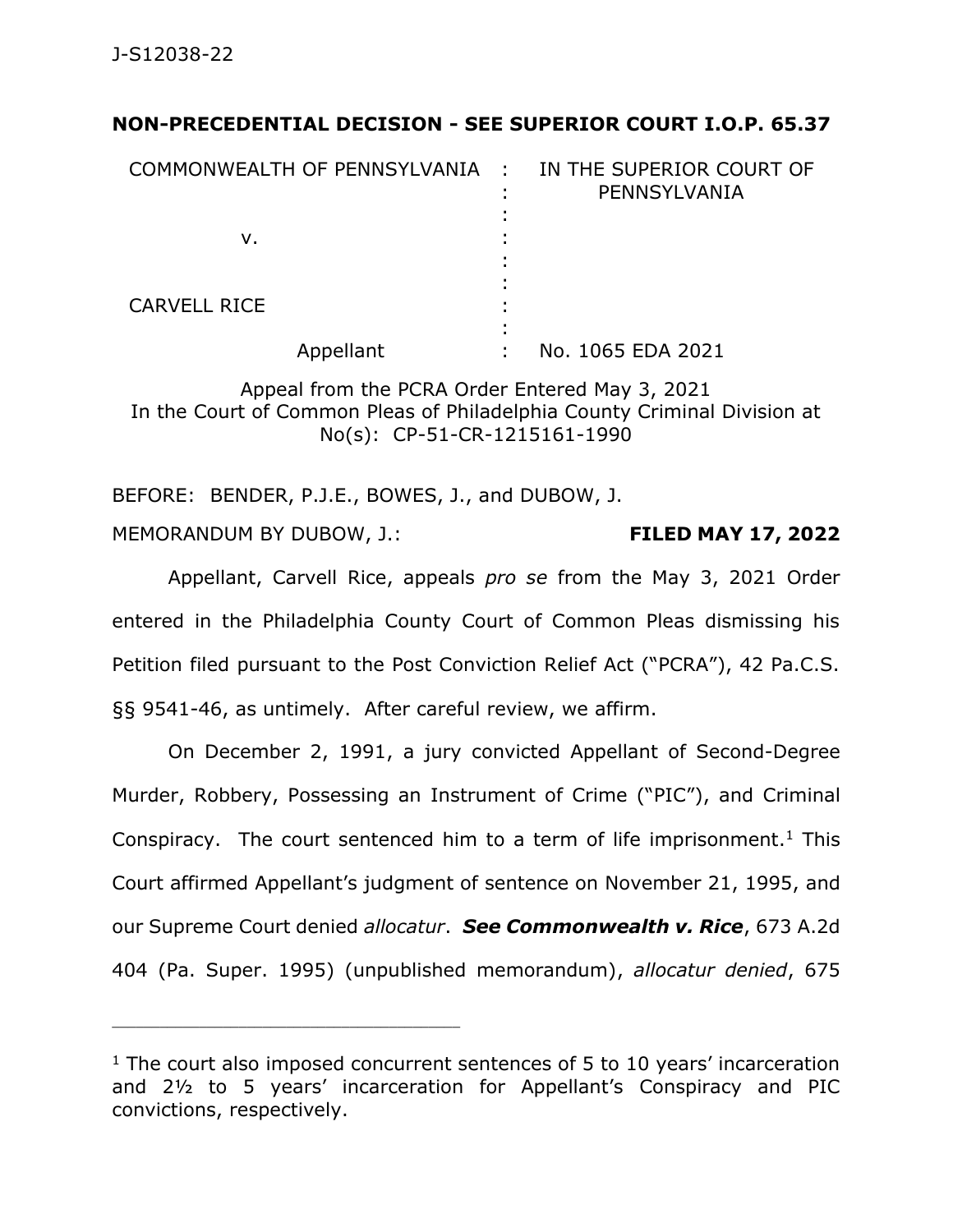A.2d 1256 (Pa. 1996). Appellant's judgment of sentence became final on July 10, 1996. *See* 42 Pa.C.S. § 9545(b)(3); U.S.Sup.Ct.R. 13(1).

Appellant filed three prior petitions seeking post-conviction relief, none of which garnered relief.

On June 29, 2015, almost 20 years after his judgment of sentence became final, Appellant *pro se* filed the instant PCRA Petition, his fourth. On October 7, 2015, Appellant *pro se* filed a Supplemental PCRA Petition. In his Petition and Supplemental Petition, Appellant asserted that the Commonwealth violated his constitutional right to confront his accuser by failing to present Philadelphia Police Detective Richard Tyer—the author of and affiant to the criminal complaint in this matter—as a witness at Appellant's trial. Petition, 6/29/15, at 5-7 (unpaginated). Appellant also claimed that his trial counsel had been ineffective for failing to investigate and request copies of the criminal complaint and affidavit of probable cause. *Id.* at 8-9. Appellant acknowledged the patent untimeliness of his Petition but invoked the "new facts" and "governmental interference" exceptions to the PCRA's time-bar. *See* 42 Pa.C.S. § 9545(b)(1)(i)-(ii). In support of his invocation of the "new facts" exception, Appellant appended to his Petition copies of his criminal complaint, Right to Know request forms, and correspondence between Appellant and the Pennsylvania Office of Open Records. Petition at Exh.

On March 25, 2021, the PCRA court notified Appellant of its intent to dismiss Appellant's Petition without a hearing pursuant to Pa.R.Crim.P. 907.

- 2 -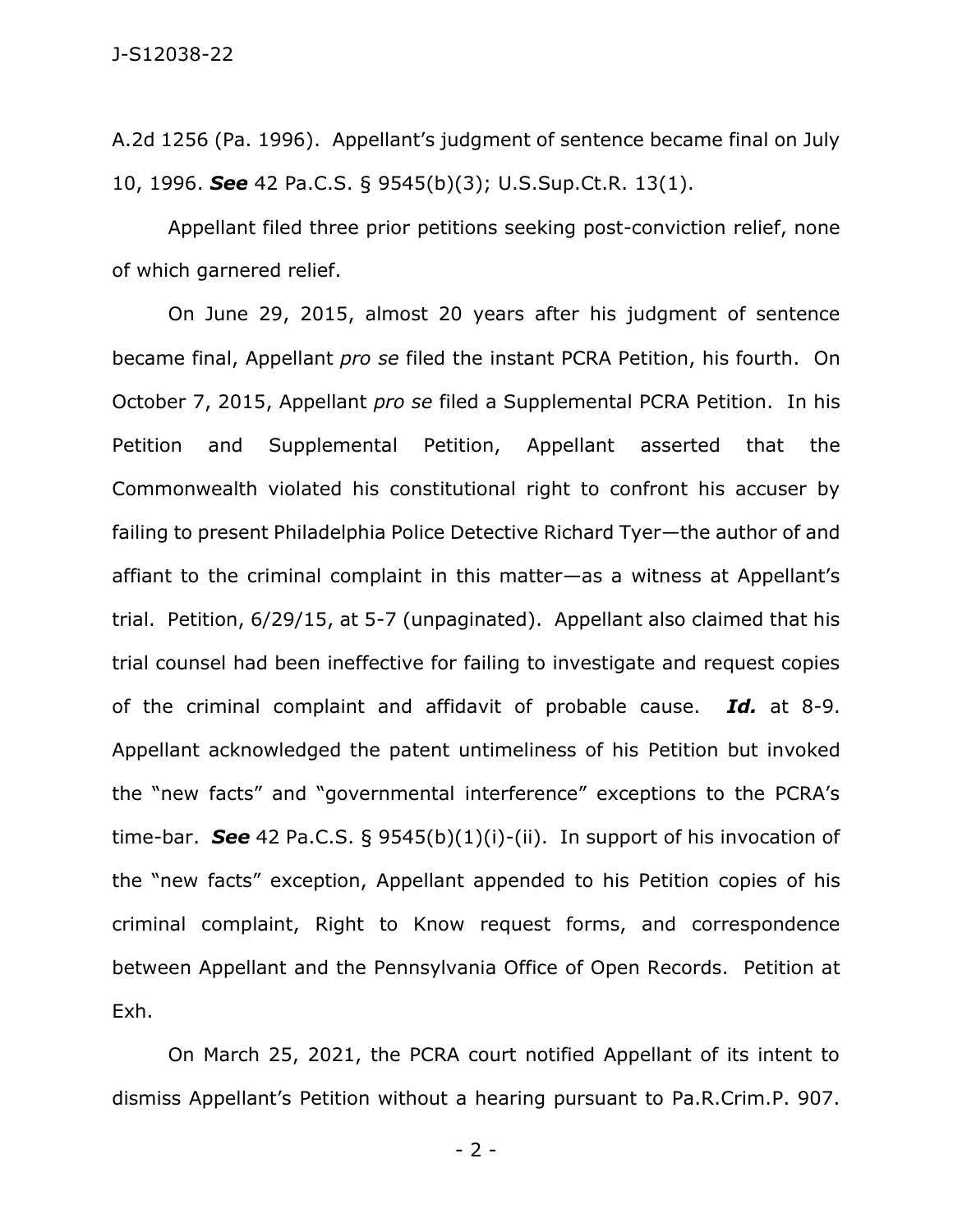The court noted that Appellant's Petition was untimely, and that Appellant had

failed to plead and prove an applicable exception to the PCRA's jurisdictional

time-bar. Appellant did not file a response to the court's Rule 907 Notice. On

May 3, 2021, the PCRA court dismissed Appellant's Petition as untimely.

This timely *pro se* appeal followed. The PCRA court prepared a Pa.R.A.P.

1925(a) opinion but did not order Appellant to file a Rule 1925(b) Statement.

Appellant raises the following four issues for our review:

- 1. Whether Appellant satisfied 42 Pa.C.S. § 9545(b)(1)(ii) which gives the PCRA court jurisdiction over all claims under its subsection?
- 2. Whether the lower court's "independent review" was contrary to or involved an unreasonable application of clearly established federal law, where both lower court judge[']s determination had no basis with Appellant's sixth amendment confrontation clause claim?
- 3. Whether trial counsel rendered ineffective assistance [by] failing to protect Appellant[']s fourth and sixth amendment constitutional rights, and failure to seek disclosure and review the criminal complaints and affidavits of probable cause?
- 4. Whether Appellant[']s fourth and fourteenth amendment constitutional rights were violated[] when Appellant was arrested absent affidavits of probable cause?

Appellant's Brief at 7.

We review the denial of a PCRA Petition to determine whether the record

supports the PCRA court's findings and whether its order is otherwise free of

legal error. *Commonwealth v. Fears*, 86 A.3d 795, 803 (Pa. 2014). Before

addressing the merits of Appellant's claims, however, we must first determine

whether we have jurisdiction to entertain the underlying PCRA Petition. Under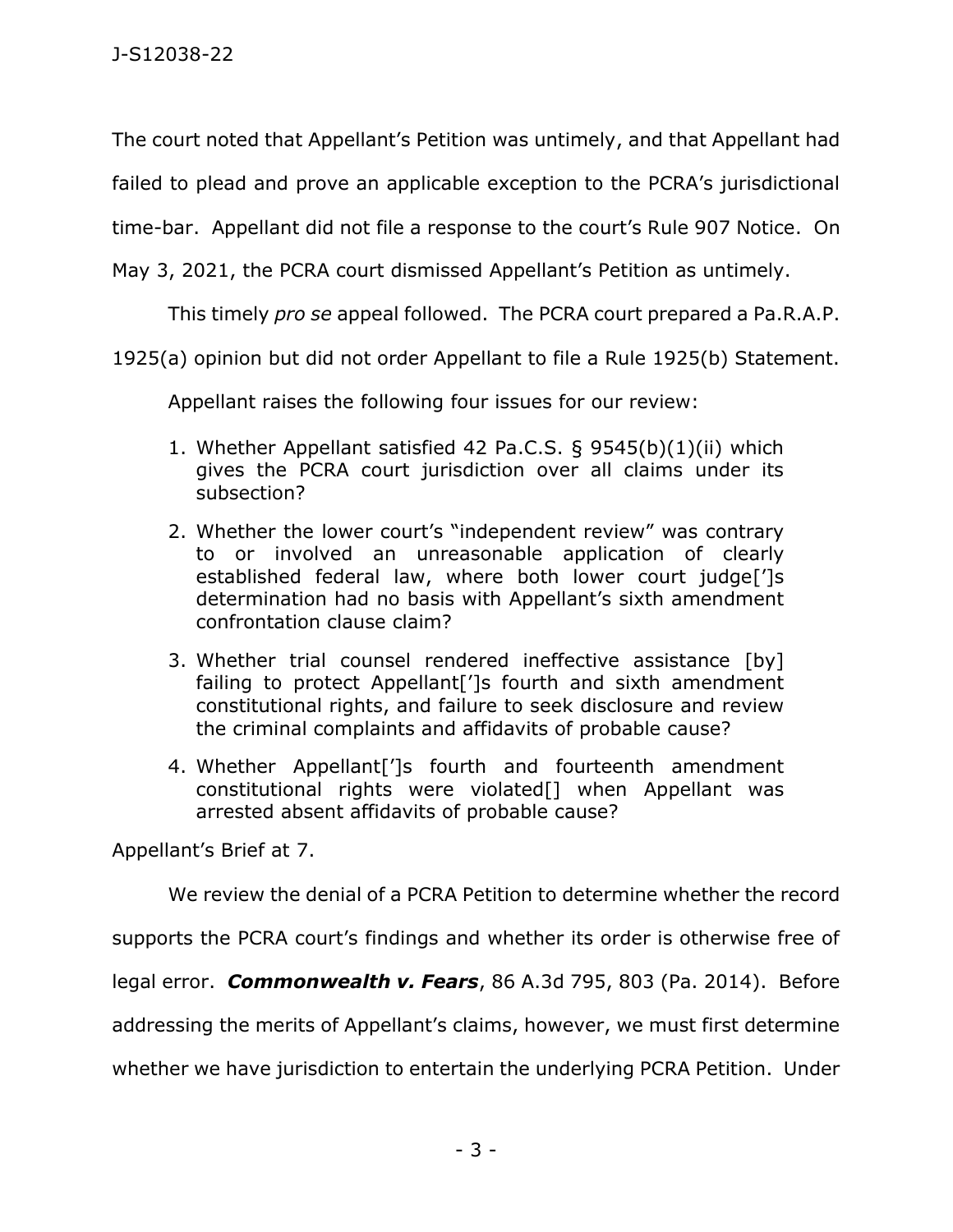the PCRA, any petition "including a second or subsequent petition, shall be filed within one year of the date the judgment becomes final[.]" 42 Pa.C.S. § 9545(b)(1). A judgment of sentence becomes final "at the conclusion of direct review, including discretionary review in the Supreme Court of the United States and the Supreme Court of Pennsylvania, or at the expiration of time for seeking the review."  $42$  Pa.C.S. § 9545(b)(3).

The PCRA's timeliness requirements are jurisdictional in nature, and a PCRA court may not address the merits of the issues raised if the petitioner did not timely file the PCRA petition. *Commonwealth v. Albrecht*, 994 A.2d 1091, 1093 (Pa. 2010). In fact, no court has jurisdiction to review the merits of the claims raised in an untimely PCRA Petition. *Commonwealth v. Lambert*, 884 A.2d 848, 851 (Pa. 2005).

Appellant has conceded that his Petition is untimely but invokes the timeliness exception under Section  $9545(b)(1)(ii).<sup>2</sup>$  To satisfy this exception, a petitioner must plead and prove "the facts upon which the claim is predicated were unknown to the petitioner and could not have been ascertained by the exercise of due diligence." 42 Pa.C.S. § 9545(b)(1)(ii). Our Supreme Court has held that this exception "does not require any merits analysis of the underlying claim." *Commonwealth v. Bennett*, 930 A.2d 1264, 1271 (Pa.

<sup>&</sup>lt;sup>2</sup> As noted above, in his Petition, Appellant also invoked the "governmental" interference" exception set forth at Section 9545(b)(1)(i). In his Brief, however, he confines his argument to applicability of the "new facts" exception to the PCRA's time-bar. Thus, we conclude that Appellant has abandoned his claim that the "governmental interference" exception excuses the untimeliness of the Petition and we do not consider it.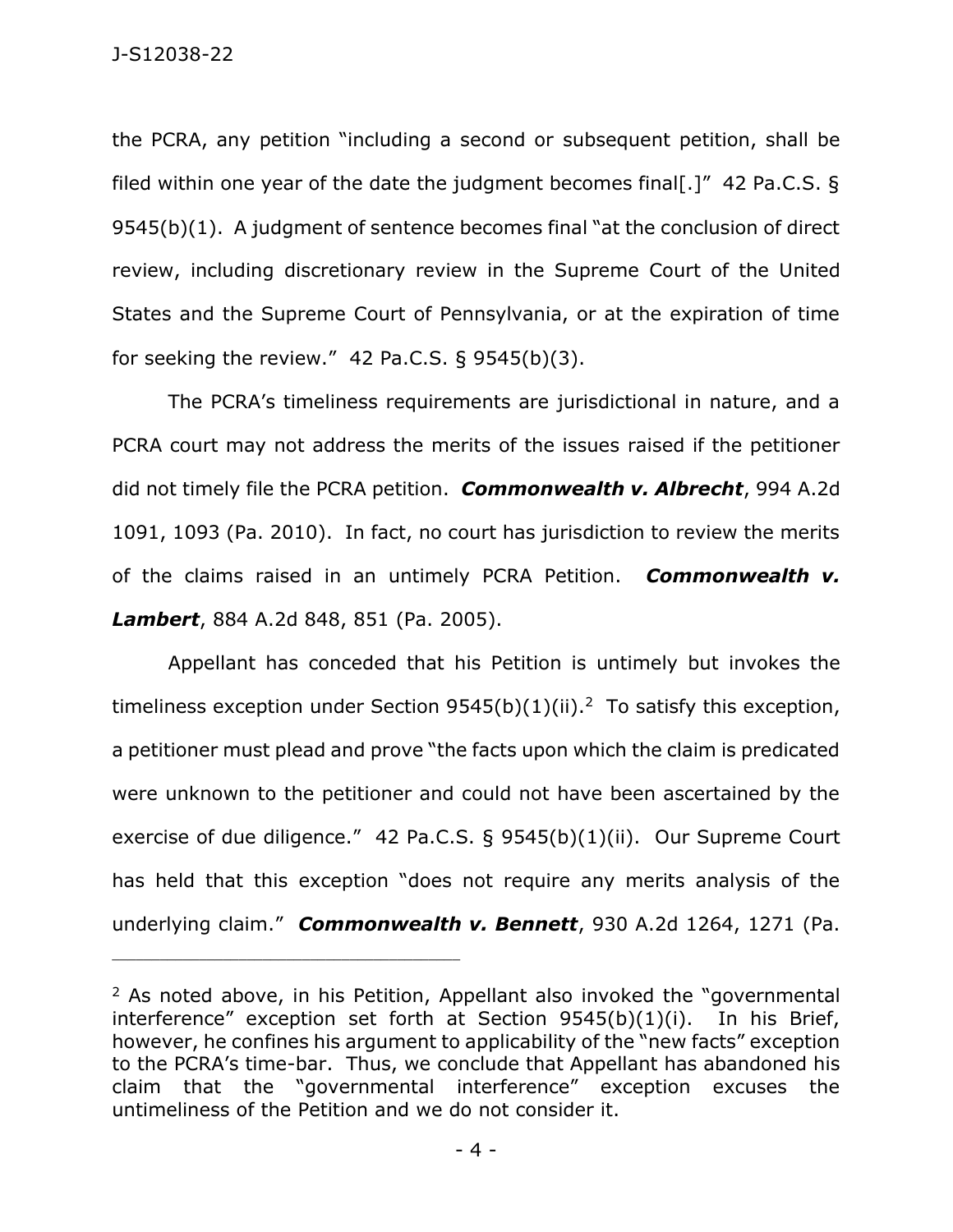2007). Rather the exception merely requires the petitioner to plead and prove two elements: "1) the facts upon which the claim was predicated were unknown and 2) could not have been ascertained by the exercise of due diligence." *Id.* at 1272 (internal quotation marks omitted), citing 42 Pa.C.S.  $§$  9545(b)(1)(ii).

Due diligence requires a petitioner to make reasonable efforts to uncover facts that may support a claim for collateral relief. *Commonwealth v. Burton*, 121 A.3d 1063, 1071 (Pa. Super. 2015). Moreover, a petitioner must explain why he could not have learned the new facts earlier by exercising due diligence. *Commonwealth v. Breakiron*, 781 A.2d 94, 98 (Pa. 2001).

Notably, a petitioner does not satisfy the Section 9545(b)(1)(ii) timebar exception where he merely alleges a newly discovered or newly willing source for previously known facts. *Commonwealth v. Marshall*, 947 A.2d 714, 721 (Pa. 2008).

Here, Appellant claimed that he discovered that Detective Tyer, the affiant of the criminal complaint, was not called as a witness at trial and supported the claim with the purported "new evidence" of, *inter alia*, the criminal complaint.

The PCRA court concluded that Appellant had not satisfied the "new facts" exception to the PCRA's time-bar because Appellant failed to demonstrate that the "fact" that the Commonwealth did not call Detective Tyer as a witness was not previously unknown to Appellant. Rule 907 Notice, 3/25/21, at 2; PCRA Ct. Op., 5/19/21, at 1. We agree.

- 5 -